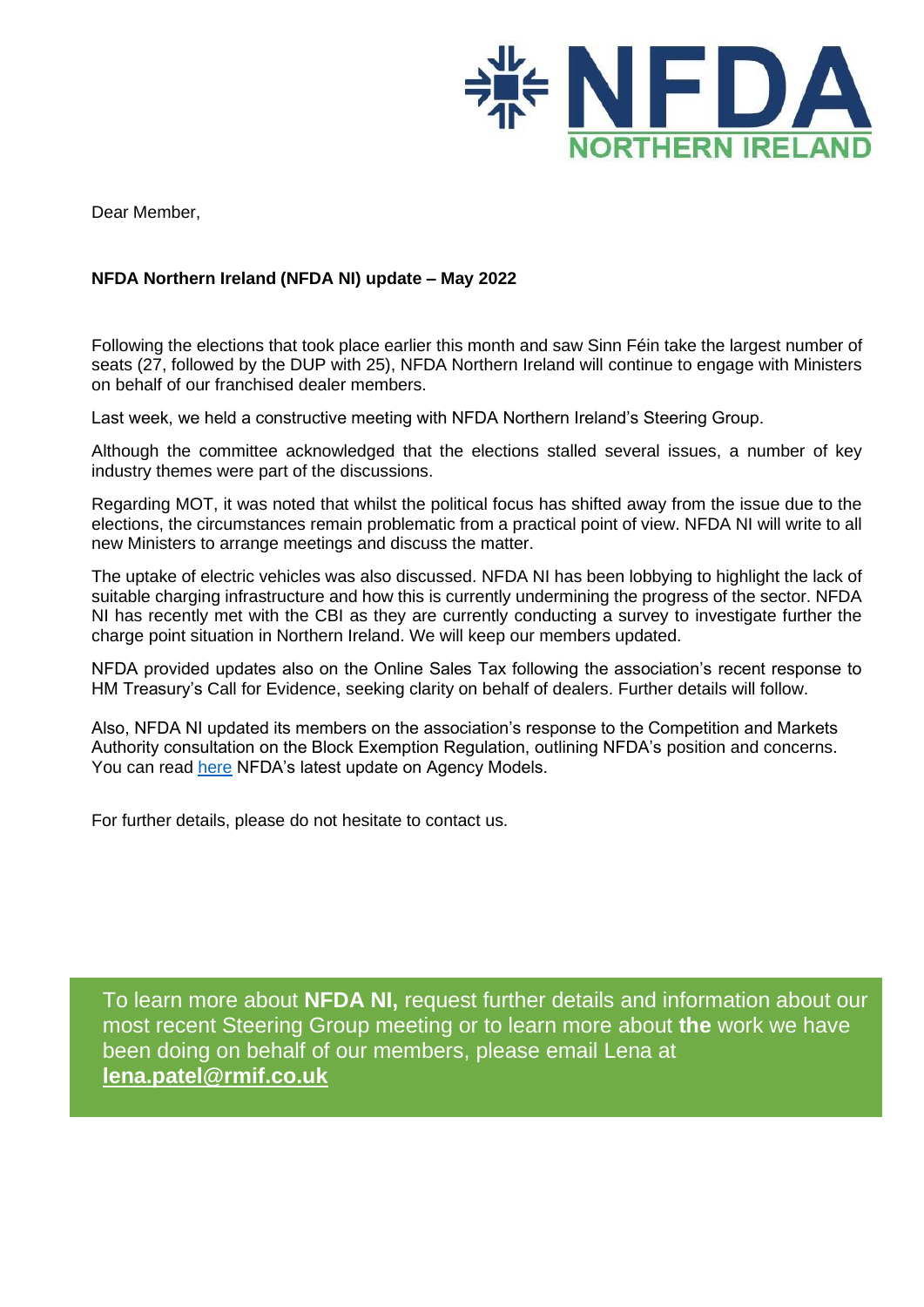#### **New car sales drop by over 2% during April as Northern Ireland's favourite revealed**

*Belfast Telegraph, 5 May 2022*

Despite a 2% decline in April, sales of new cars in Northern Ireland for the first four months of 2022 are nearly 11% higher than the same period last year. Family car the Hyundai Tucson has been Northern Ireland's most popular new car so far this year, with 406 sold.

[Read the full article here](https://www.belfasttelegraph.co.uk/business/northern-ireland/new-car-sales-drop-by-over-2-during-april-as-northern-irelands-favourite-revealed-41618042.html) 

#### **UK used car sales grow in the first quarter of 2022**

Used car transaction grew in the first quarter of 2022 although they remain below prepandemic levels. As new car sales continue to be impacted by the ongoing supply constraints, consumer appetite for second-hand vehicles remained robust in the first quarter of the year.

The UK's used car market rose 5.1% in the first quarter of 2022 with 1,774,351 transactions, according to the latest SMMT figures. There were 86,596 more cars changing hands compared to the same period in 2021. Despite this increase, used car transactions remain -12.2% below pre-pandemic levels.

Used car sales in Q1 were driven by a strong market in January and February, with rises of 17.7% and 7.4% respectively; whilst March saw a decline of -6.8%. Used battery electric vehicles (BEVs) saw an impressive 120.2% growth; plug in hybrids (PHEVs) and hybrids (HEVs) rose by 35.3% to 14,433, and 28.8% to 35,007 units respectively. Petrol and diesel continued to account for the vast majority of used sales (over 96%), with plug-in vehicles comprising 3.6% of the total market share, up from 1.6% in Q1 2021.

#### **Economy update**

#### **UK private sector slumps as cost of living crisis hits customer demand**

Businesses in the UK private sector reported a sharp slowdown in activity in May as the current [cost of living crisis,](https://uk.yahoo.com/topics/cost-of-living-crisis/) and the [war in Ukraine,](https://uk.yahoo.com/topics/ukraine-crisis/) hit customer demand. According to the S&P Global/CIPS composite, the purchasing managers index (PMI) came in at 51.8 during the month, down from 58.2 in April. Although any reading above 50 indicates growth, it was the slowest rise since the [COVID](https://uk.yahoo.com/topics/coronavirus-news/) lockdowns in March 2021

Source: [Yahoo Finance](https://uk.finance.yahoo.com/news/uk-private-sector-cost-living-crisis-customer-demand-095203962.html)

#### **Government borrowing lower than expected in April**

Government borrowing was lower than expected in April, although the figure was still the fourth-highest total for the month since records began. Borrowing was £18.6bn, down £5.6bn from April last year.

Source: [BBC News](https://www.bbc.co.uk/news/business-61561682)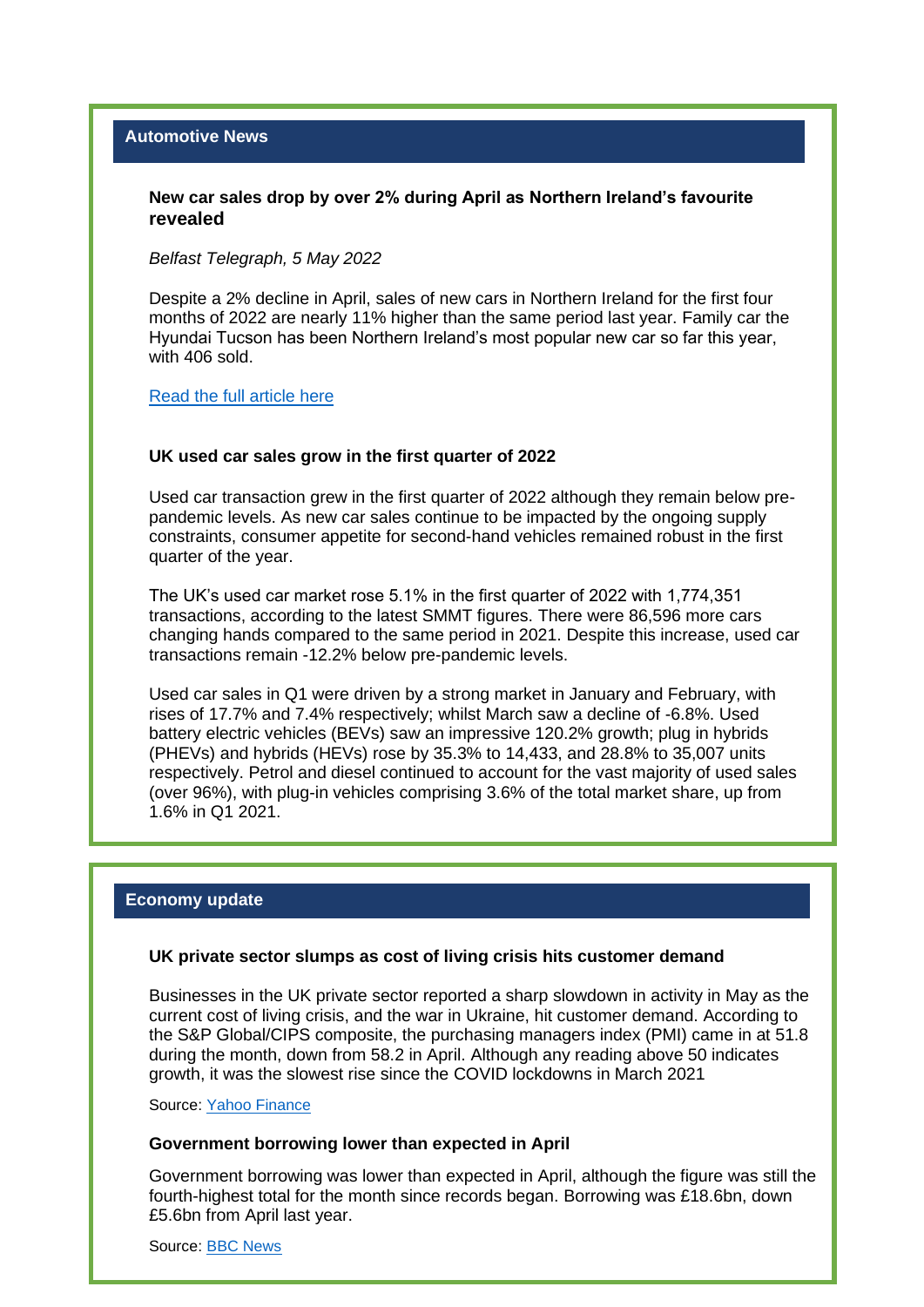## **[UK Electric vehicle charging device statistics: April 2022](https://www.evapproved.co.uk/electric-vehicle-charging-device-statistics-april-2022/)**

Statistics on the number of publicly available electric vehicle charging devices in the UK, broken down by local authority for January to March 2022. Data is provided by the electric vehicle and charging point platform [Zap-Map](https://www.zap-map.com/) and is correct as at midnight 1 April 2022.

## **Headline figures**

As of 1 April 2022:

- o There were 30,290 public electric vehicle charging devices available in the UK
- o Of the total devices available, 5,494 were rapid chargers

### Compared to 1 January 2022:

- o Available devices increased by 1,915, an increase of 7%
- o Rapid devices increased by 338, an increase of 7%
- $\circ$  There was an increase in total and rapid devices across all regions of the UK

### **UK growth in public charging devices**

Since 1 April 2021, the number of public devices has increased by 33%, corresponding to 7,500 devices. The number of rapid devices increased by 29%, with an additional 1,235 public devices. **[Table EVCD\\_01a](https://www.gov.uk/government/statistics/electric-vehicle-charging-device-statistics-april-2022)** and **[Table EVCD\\_01b](https://www.gov.uk/government/statistics/electric-vehicle-charging-device-statistics-april-2022)** provide a breakdown of public charging devices in each local authority in the UK whilst **[Table EVCD\\_02](https://www.gov.uk/government/statistics/electric-vehicle-charging-device-statistics-april-2022)** shows the change in the number of devices since 2015. These tables are published alongside this report.



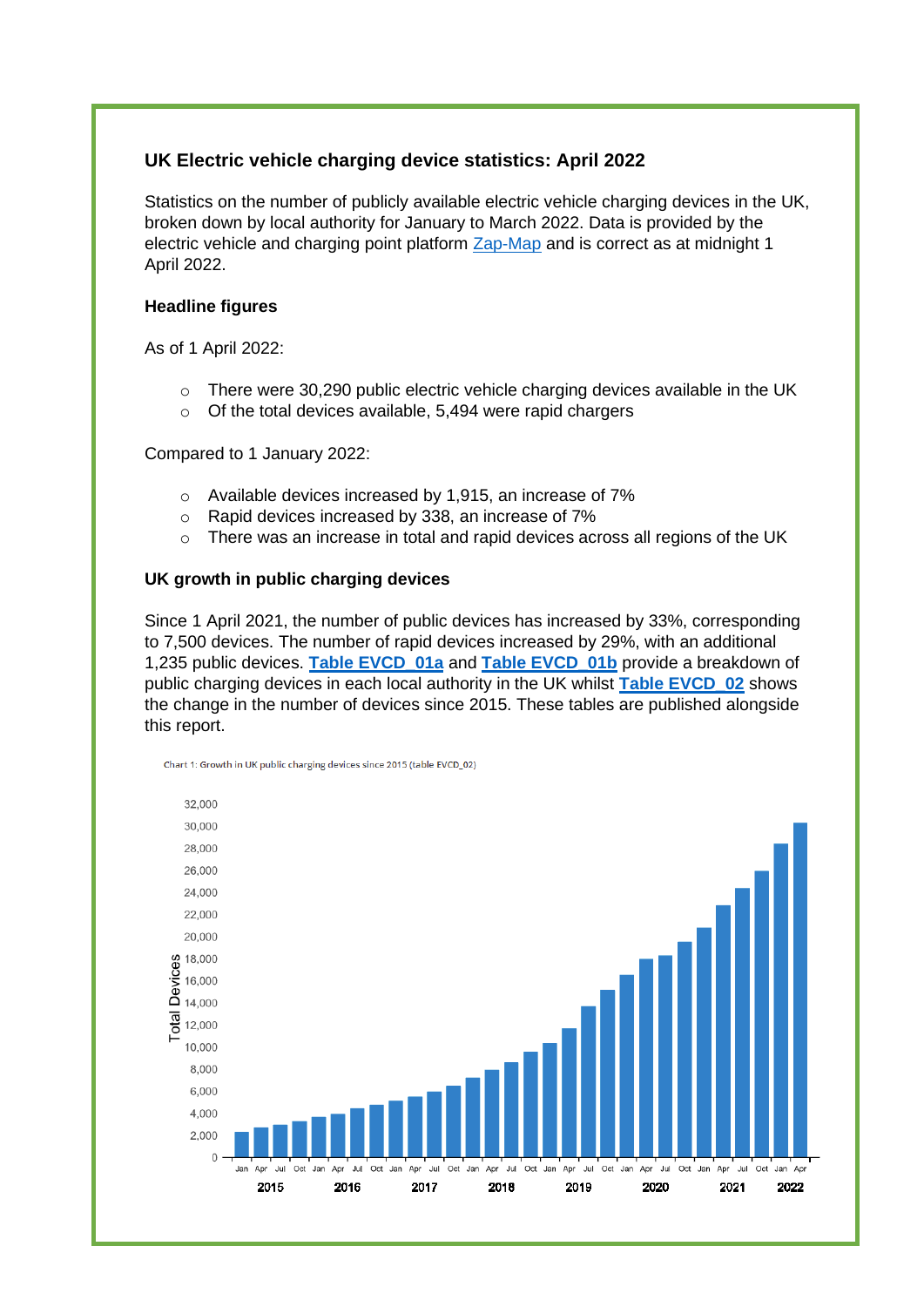## **Northern Ireland news**

## **NI Protocol: US politicians one-sided on Northern Ireland, says DUP**

A delegation of US politicians visiting the UK and Ireland has a "one-sided" view of the Northern Ireland Protocol, DUP politician Gordon Lyons has said.

The nine-strong team is led by Congressman Richard Neal. Mr Neal said the US would be "unwavering" in its support of the Good Friday Agreement. The DUP says the protocol will destroy the agreement.

Source: [BBC News](https://www.bbc.co.uk/news/uk-northern-ireland-61549050)

## **Weev to build 1,500 EV charging points across Northern Ireland**

Belfast-based startup Weev will invest £20m to install 1,500 electric vehicle (EV) charging points across Northern Ireland.

The public EV charging network will be spread across 350 locations, situated in convenient areas such as car parks. Weev is aiming to have the first charge points installed by mid-2022, with the network fully completed by the end of 2024.

The network will include six "ultra-rapid" charging sites, which Weev said are able to fully replenish an EV battery in less than 20 minutes.

Source: [UKTN](https://www.uktech.news/mobility/weev-ev-charging-points-northern-ireland-20220426)

#### **Your monthly legal case studies**



[MILS case study: recruitment and discrimination](https://www.nfda-uk.co.uk/press-room/newsletter/2022/19/mils-case-study-recruitment-and-discrimination)

*"We are recruiting for a new technician. I have been through the applicants and there are two strong candidates. The most qualified candidate however has said in his application form that he suffered from depression in the past but claimed it doesn't affect his work at the moment. I don't want to take the risk if he proves to be unreliable, so I was going to choose the other candidate. I presume that is okay?"*

• [MILS case study: transfer of undertakings \(protection from employment\) regulations 2006 with an asset](https://www.nfda-uk.co.uk/press-room/newsletter/2022/20/mils-case-study-transfer-of-undertakings-protection-from-employment-regulations-2006-with-an-asset-purchase)  [purchase](https://www.nfda-uk.co.uk/press-room/newsletter/2022/20/mils-case-study-transfer-of-undertakings-protection-from-employment-regulations-2006-with-an-asset-purchase)

*"We are looking to purchase the trade and assets of another existing business. As w are not interested in purchasing the Company itself, what is our liability to the employees currently employed in that business?"*

We look forward to continuing to best represent your interests in 2022. If you have any questions for us *in motor law and motor trade law. MILS currently advises over 1,000 individual businesses within the sector as*  or require any assistance from your trade association, please contact <u>lena.patel@rmif.co.uk</u> or our member helpline at 01788 538303. *well as the Retail Motor Industry Federation (RMI) and its members. Members of NFDA Northern Ireland have*